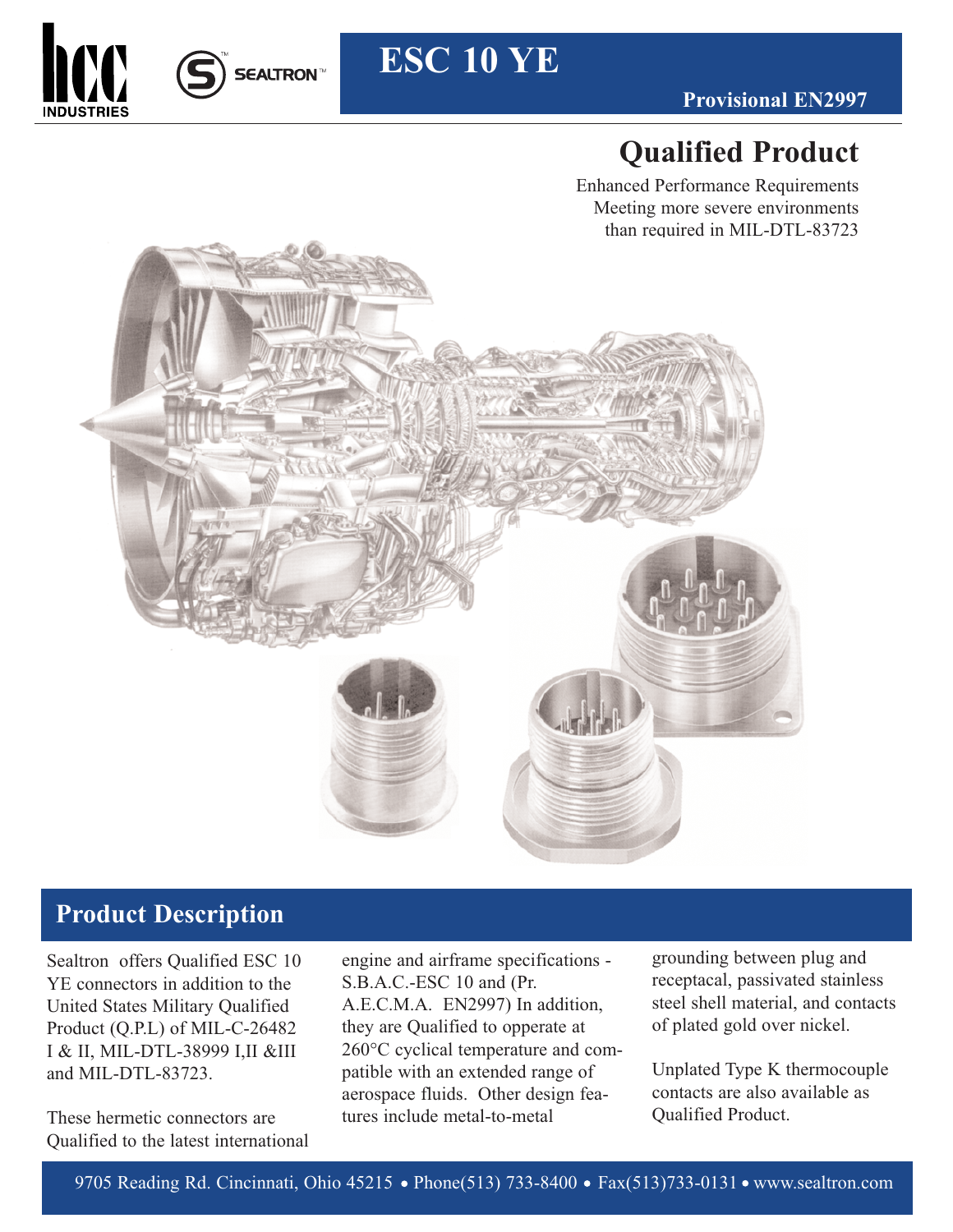

## **ESC 10 YE**

**Provisional EN2997**

**SEALTRON™** 

#### **Temperature:**

Class Y -  $65^{\circ}$  C to + 200 $^{\circ}$  C Class YE -  $65^{\circ}$  C to +  $260^{\circ}$ C cyclical **Amperage:** #20 Contact - 5.5 #16 Contact - 11 #12 Contact - 20 **Fluid Immersion:** Synthetic Lube Oil MIL-L-23699 Hydraulic Fluid MIL-H-5606 Ethylene Glycol MIL-A-8243 1,1,1, Trichloroethane Kerosene MIL-T-5624 Skydrol LD4 Freon TF MIL-C-81302 Bromocloromethane MIL-B-4394 White Spirit BS 245 (Stoddard Solvent) Genklene BS 4487

#### **Air Leakage (Hermeticity):**

Leakage rate less than .01 micron per cubic foot per hour( $1x 10^{-7}$  cc/sec) at 15 psi.

#### **Insert Retention:**

| <b>Shell Size</b> | <b>Test Pressure</b> |          |  |  |  |  |  |  |
|-------------------|----------------------|----------|--|--|--|--|--|--|
|                   | kPa                  | lbf/in 2 |  |  |  |  |  |  |
| 8 to 12           | 1035                 | 150      |  |  |  |  |  |  |
| 14 to 18          | 690                  | 100      |  |  |  |  |  |  |
| 20 to 22          | 517                  | 75       |  |  |  |  |  |  |
| 24 to 28          | 414                  | 60       |  |  |  |  |  |  |
| 32 to 40          | 310                  | 45       |  |  |  |  |  |  |
| 44 to 48          | 207                  | 30       |  |  |  |  |  |  |

#### **Dielectric Withstanding Voltage:**

| <b>Altitude</b> | <b>Test Voltage</b>             | <b>Duration</b> |
|-----------------|---------------------------------|-----------------|
|                 | Sea Level   1500V rms 45-65 Hz  | 60 secs         |
|                 | 70,000 ft.   1375v rms 45-65 Hz | 60 secs         |

#### **Thermal Shock:**

No evidence of damage detrimental to the operation of connector after testing at less than 4°C (39°F) to greater than 90°C(204°F).

### **General Specifications ESC Part Numbering System**

Connector types will be identified in the following manner:



# Master Keyway

|                                                                                                                                                          | <b>SIZE 08</b> |                | <b>SIZE 10</b> |  |  |                                                | <b>SIZE 12THRU 28</b> |  |  |  |
|----------------------------------------------------------------------------------------------------------------------------------------------------------|----------------|----------------|----------------|--|--|------------------------------------------------|-----------------------|--|--|--|
| Position $A^{\circ}$ $B^{\circ}$ $C^{\circ}$ $D^{\circ}$ $A^{\circ}$ $B^{\circ}$ $C^{\circ}$ $D^{\circ}$ $A^{\circ}$ $B^{\circ}$ $C^{\circ}$ $D^{\circ}$ |                |                |                |  |  |                                                |                       |  |  |  |
| Normal 105 140 215 265 105 140 215 265 105 140 215 265                                                                                                   |                |                |                |  |  |                                                |                       |  |  |  |
| 6                                                                                                                                                        |                |                |                |  |  | 102 132 248 320 102 132 248 320 18 149 192 259 |                       |  |  |  |
|                                                                                                                                                          |                |                |                |  |  | 80 118 230 312 80 118 230 312 92 152 222 342   |                       |  |  |  |
| 8                                                                                                                                                        |                |                |                |  |  | 35 140 205 275 35 140 205 275 84 152 204 334   |                       |  |  |  |
| 9                                                                                                                                                        |                | 64 155 234 304 |                |  |  | 64 155 234 304 24 135 199 240                  |                       |  |  |  |
|                                                                                                                                                          |                |                |                |  |  | 25 115 220 270 98 152 268 338                  |                       |  |  |  |

#### Connector Model Standard Number Y YE Type of Housing 1 Weld Flange 0 Box Mount 7 Jam Nut Size of Housing and Contact Arrangement Type of Contact M - Male Solder Cup Polarization · N,6,7,8,9 and Y EN2997 YE 1 2219 M 6 **EN2997 Part Numbering System**

9705 Reading Rd. Cincinnati, Ohio 45215 • Phone(513) 733-8400 • Fax(513)733-0131 • www.sealtron.com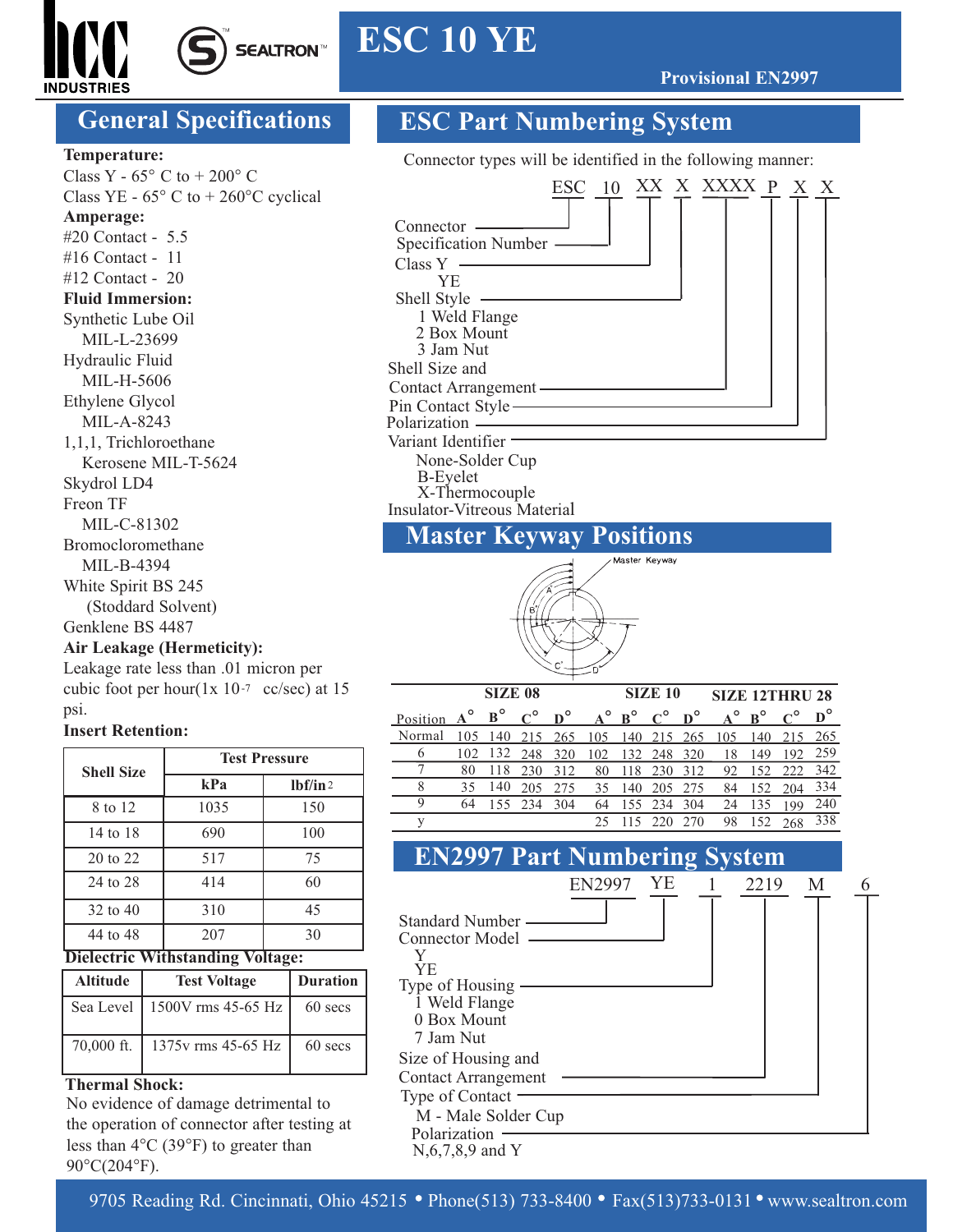



Engaging face of pin insert shown

#### **Insert Arrangements**

Other arrangments as shown in MIL-Std-1554 available by special order. Contact factory for availability



**ESC 10 YE**